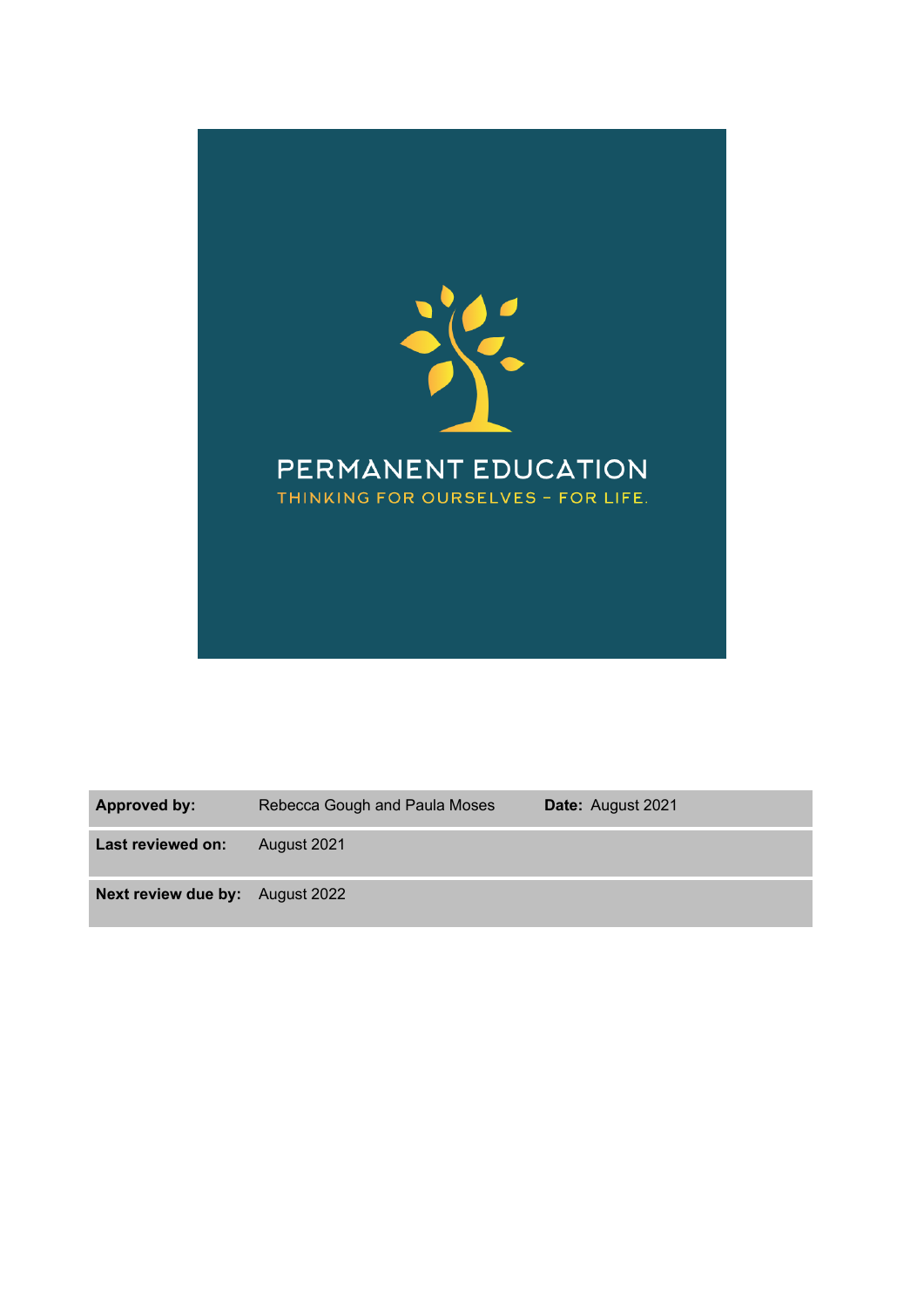The aim of this policy is to set out guidelines for all staff in Permanent Education in the administering of First Aid to children, employees or visitors.

This policy shall be shared with all employees during their induction to ensure they are familiar with the company's first aid procedures.

#### **What is first aid?**

First aid can save lives and prevent minor injuries becoming major ones. Under health and safety legislation employers have to ensure that there are adequate and appropriate equipment and facilities for providing first aid in the workplace.

#### **First aid and medication**

At least one member of staff with current first aid training is on the premises at any one time. The first aid qualification includes first aid training for infants and young children. Permanent Education currently has 2 emergency first aiders with valid certificates.

## **Our First Aid Kits:**

- Comply with the Health and Safety (First Aid) Regulations 1981 and British Standard BS 8599-1:2011;
- Include assorted plasters, disposable sterile triangular bandages, eye pads, medium-sized dressings, large-sized dressings, sterile cleansing wipes, nitrile powder-free gloves, first aid in an emergency booklet, safety pins, resusci aide, Tuff-Kut scissors, Burnshield dressing or cling film, finger dressings, conforming bandages, disposable heat retaining blanket, microporous tape and disposable tweezers. These are regularly checked.
- Staff are responsible for maintaining the kits in their individual possession. The First Aid station hosts one of five first aid kits which is regularly checked and restocked by the first aid team. These are re-stocked as necessary;
- Are easily accessible to adults; and
- Are kept out of the reach of children.

# **Accident books:**

- Are kept safely but accessible to first aiders.
- Where appropriate, serious incidents must be uploaded onto the electronic incident reporting system for the local authority within 24 hours.
- All staff and volunteers know where they are kept and how to complete them.
- The accident book is reviewed half termly by a member of the first aid team to identify any potential or actual hazards.

#### **Our accident books keep a record of any first-aid treatment given by first aiders and other members of staff. These accident books MUST be written in pen, completed on the same day of the incident, and include:**

- The date, time and place of the incident.
- The name of the injured or ill person.
- Details of the injury or illness and first-aid given.
- What happened to the person immediately afterwards (for example, whether they went home, went back to activity, or went to hospital).

#### **The information in the accident books can:**

- Help Permanent Education identify accident trends and possible areas for improvement in the control of health and safety risks;
- Be used for reference in future first-aid need assessments;
- Be helpful for insurance and investigative purposes.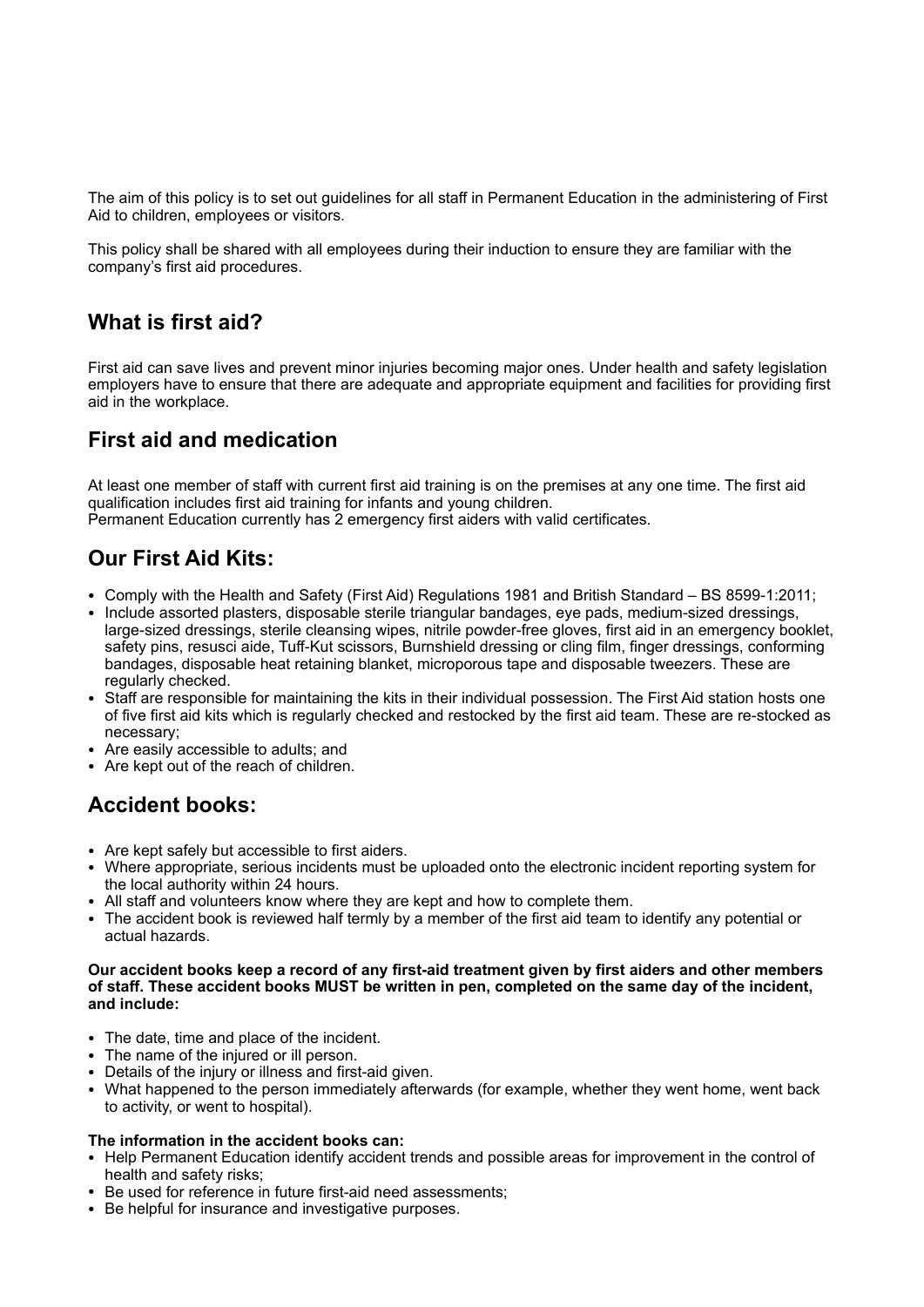- All completed accident books should be given to a Director, who will store them for reference in future.
- Parents must be informed of any accidents, injuries sustained and/or first aid treatment given to their child whilst in school. The first-aider who treated the injury will be the person who contacts the parent to inform them of what happened and recommended next steps.
- Staff must be aware of the Data Protection Act and not allow parents to view personal information other than that relating to their child and must not allow parents to take photographs other than of their own child. It is not standard practice to give parents copies of the comapny's accident record. However, if a parent requests a copy of the accident form then this will need to be authorised by a Director.

## **Administration of Medicines**

This applies to all pupils:

- Medicines will be safely stored in a locked box. A written record will be kept by the senior member of staff on site and stored in the medical file. This will include date, time, dosage and name of the member of staff who administers the medicine. One member of the staff team will take responsibility for this task to ensure that no pupil forgets to take their medication.
- Any parent can request that their child is given prescription medicine whilst participating in activity days. Permanent Education will only accept medicine that has been prescribed by a GP or hospital doctor.
- If medicines (including asthma pumps) are to be administered in school the parents must complete and sign an agreement form which must be handed into a member if the office team before any medication can be administered.
- It is preferable that pupils take medicine at home, before or after the activity day.
- No pupil will be given medicine without the parental consent unless there is a clear and dire emergency and ambulance / emergency personnel are in attendance.
- Prescribed medicines must be in date, prescribed by a NHS doctor and provided in the original container with dosage instructions.
- Permanent Education will not be held responsible for any side-effects due to the correct administration of prescribed drugs
- If the administration of prescribed medication requires medical knowledge, individual training will be provided for the relevant member of staff by a health care professional.
- Arrangements for children who are competent to manage their own medicine throughout the day.
- A child who has been prescribed a medicine may be responsible enough to carry and administer drugs or medical testing equipment e.g. blood sugar testing kit. Permanent Education will consult with parents and relevant school staff about the advisability of an individual child or young person taking responsibility for their own treatment. The decision in cases of dispute will rest with the Director who has a duty to ensure the safety of all children and young people.

#### **Medical Emergencies at Permanent Education Activities**

All members of staff who have contact with pupils who have medical conditions will be informed about the best course of action if a child becomes seriously ill and needs emergency treatment.

The child and the parents will be informed about permanent Education's arrangements and there will be details in the plan if appropriate.

Permanent Education will call an ambulance before contacting parents if a child becomes seriously ill – this applies to all children and not only those with health care plans. Permanent Education will arrange for a competent member of staff to travel to hospital in an ambulance and act in loco parentis until the parents arrive. The member of staff in loco parentis will have the right to sanction emergency procedures as advised by medical staff in the ambulance or at the hospital.

#### **Sickness**

Our policy for the exclusion of ill or infectious children is discussed with parents. This includes procedures for contacting parents – or other authorised adults – if a child becomes ill while taking part in Activities.

- We do not provide care for children, who are unwell, e.g. have a temperature, or sickness and diarrhea, or who have an infectious disease.
- Children with head lice are not excluded, but must be treated to remedy the condition.
- Parents are notified if there is a case of head lice during Activity days.
- HIV (Human Immunodeficiency Virus) may affect children or families attending the school. Staff may or may not be informed about it.
- Children or families are not excluded because of HIV status.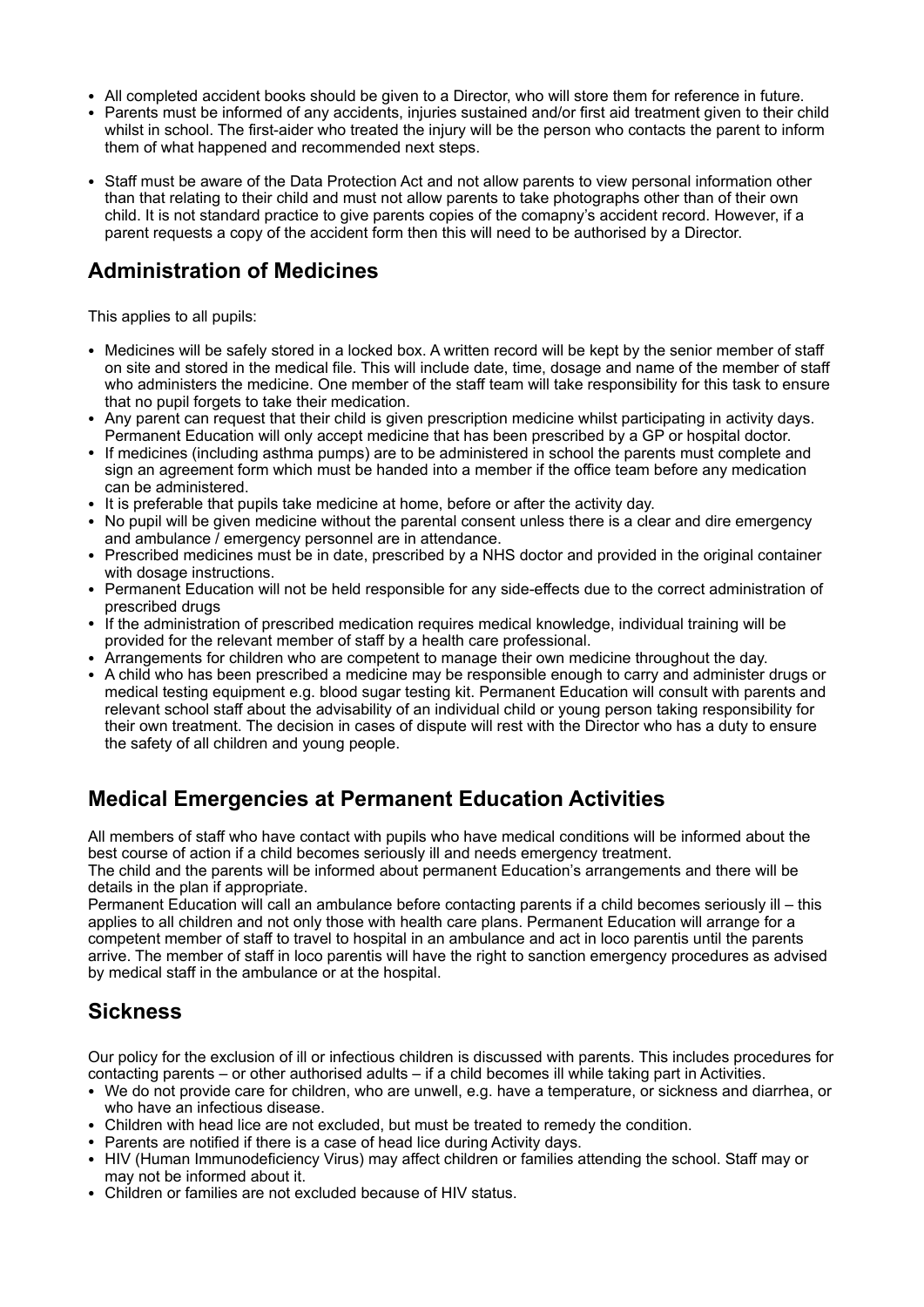• Good hygiene practice concerning the clearing of any spilled bodily fluids is carried out at all times by the Health and Safety Coordinator and the Emergency First Aiders.

# **Treatment of injuries**

Following an accident, the First Aider is to take charge of the first aid administration/emergency treatment commensurate with their training. Following their assessment of the injured person, they are to administer appropriate first aid and make a balanced judgement as to whether there is a requirement to call an ambulance.

- The First Aider should call an ambulance on the following occasions:
- In the event of a significant injury or head injury
- If bleeding cannot be controlled
- In the event of a period of unconsciousness
- Whenever a fracture or break is suspected
- Whenever the first aider is unsure of the severity of the injuries

## **Treatment of head injuries to children**

Children often fall and bang themselves, and thankfully most bangs to the head are harmless events and can be dealt with by the supervising adult by applying a cold compress (wet tissue or cloth) for the child's own comfort. Parents/Carers must be contacted if the child has a visible or grazed bump to the head. All head bumps must be recorded into the accident book and a letter sent home informing parents of possible symptoms to look out for. It is the responsibility of the first aider dealing with the head bump to contact the parent and also inform the class teacher. Head bump letters will be texted to parents electronically so the school can be sure the parent receives the information. The bottom section of the letter must also be completed and retained by the school.

Under no circumstances, should ICE PACKS be applied to head bumps. It will reduce swelling but it can actually do more harm if there is a hairline fracture this could result in the child needing additional emergency hospital treatment. Emergency First Aiders should be sought if the child:

- becomes unconscious;
- is vomiting or shows signs of drowsiness;
- has a persistent headache:
- complains of blurred or double vision;
- is bleeding from the nose or ear; and/or
- has pale yellow fluid from the nose or ear.

If any of the above symptoms occurs in a child who has had a bang to the head, urgent medical attention is needed. Parents should be contacted and the emergency services too.

In the event of an accident in which the child cannot stand up unaided, he/she should be left in the position that he/she was found (even if this is in the toilets or playground) so long as it is safe to do so and the emergency first aider must be called immediately to assess the situation.

## **Treatment of suspected breaks/fractures**

The seven things to look for are:

- 1. Swelling
- 2. Difficulty moving
- 3. Movement in an unnatural direction
- 4. A limb that looks shorter, twisted or bent 5. A grating noise or feeling
- 6. Loss of strength
- 7. Shock

• If it is an open fracture, cover the wound with a sterile dressing and secure it with a bandage. Apply pressure around the wound to control any bleeding.

• Support the injured body part to stop it from moving. This should ease any pain and prevent any further damage.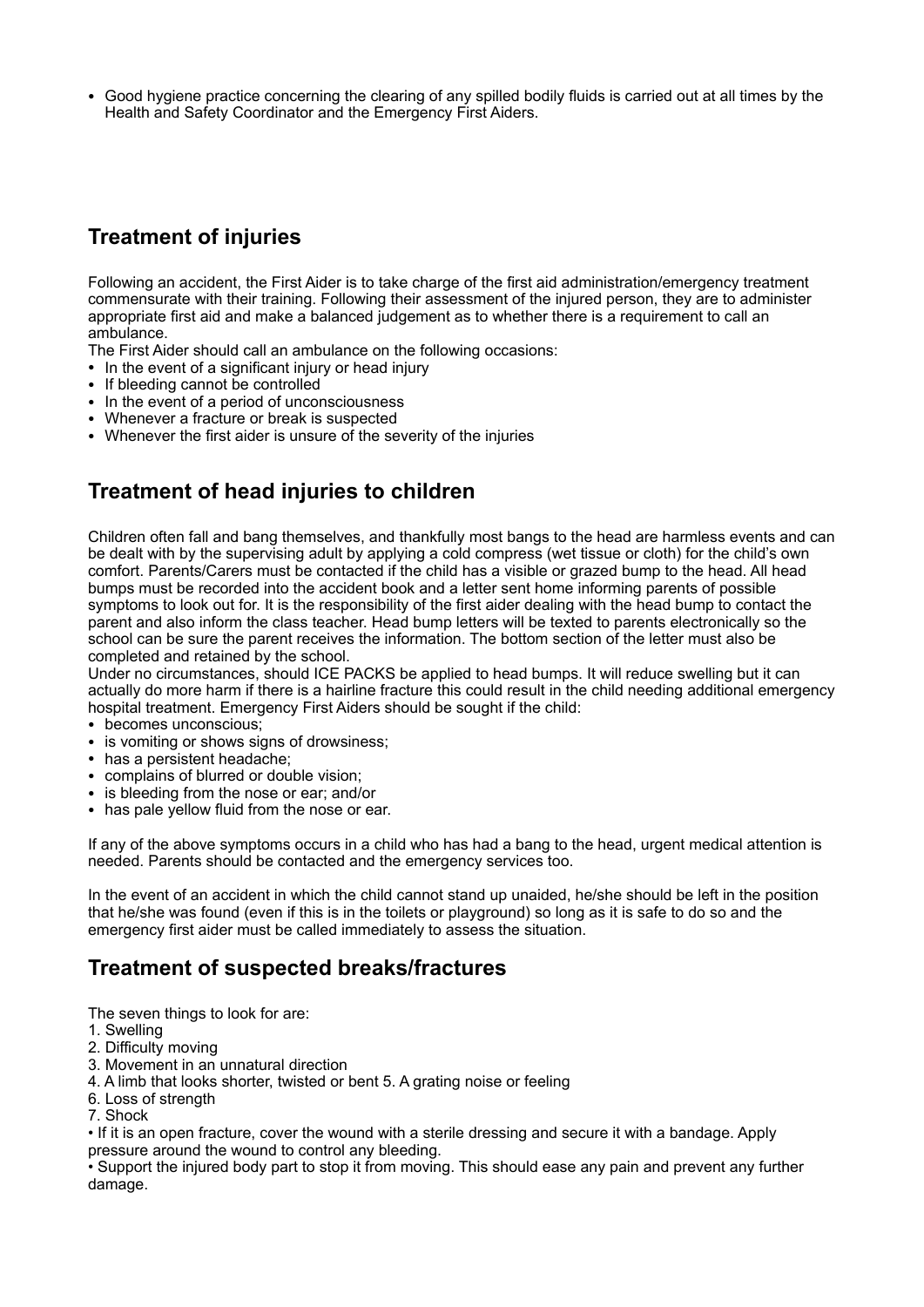- Once you've done this, call 999 or 112 for medical help. While waiting for help to arrive, don't move the injured person unless they're in immediate danger.
- Keep checking the casualty for signs of shock.
- First Aid training states that clothing should only be removed if absolutely necessary. Where clothing needs to be removed which could cause a safeguarding issue then two members of staff should be present. Only one needs to be first aid trained. However, if waiting for a second member of staff puts a child's life in danger then the first aider should not withhold treatment.

## **Disposing of blood**

Blooded items should be placed in the yellow clinical waste bags and disposed of in the sanitary bin in the female staff toilets.

## **Splinters**

Splinters can be removed if they are small and you can see the angle it went in but not if they are embedded or in a joint. They must be extracted in the same direction they went in. Sterile single-use tweezers are stored in the main first aid box located in the First Aid Station.

#### **Ice Packs**

Instant ice packs are single-use only and for the treatment of sprains, strains and bruises and must be kept out of children's reach. These are stored in the main First Aid Station.

Guidance on the use of ice packs: Ideally an ice pack should be applied within 5 -10 minutes of the injury occurring. The pack must be wrapped in a cloth to prevent cold burns and applied to the injured area for 20 - 30 minutes and repeated every 2 to 3 hours for the next 24 – 48 hours. Emergency first aiders must check the colour of the skin after 5 minutes of applying the pack. If the skin is bright red or pink, remove the pack. With injuries older than 48 hours, a heat source can be applied to bring more blood to the injured area to stimulate the healing process.

Precautions when using ice and heat:

#### **DO NOT USE ICE OR HEAT**

- If the casualty is diabetic
- Over areas of skin that are in poor condition
- Over areas of skin with poor sensation to heat or cold
- Areas with known poor circulation
- In the presence of visible or know infection(s)

## **Asthma**

We have many children with Asthma. All pumps must be labelled and kept in the locked medicine box. In the event of an attack, the inhaler must be taken to the child. 8

 All inhalers should accompany children when they are off their school grounds e.g visiting Permanent Education's Permaculture Site. Children on the asthma register who have parental consent for the use of the emergency inhaler are clearly indicated. An emergency inhaler can be used if the child's prescribed inhaler is not available (for example, because it is broken, or empty).

In the event of an asthma attack follow the T.I.M.E advice

ALWAYS SEEK THE ADVICE/ATTENTION OF A QUALIFIED FIRST AIDER IN THE EVENT OF AN ASTHMA ATTACK

# **Epi-Pens**

All Epi-Pens are labelled and kept in the locked medication box. of staff have Anaphylaxis and Epi Pen training.